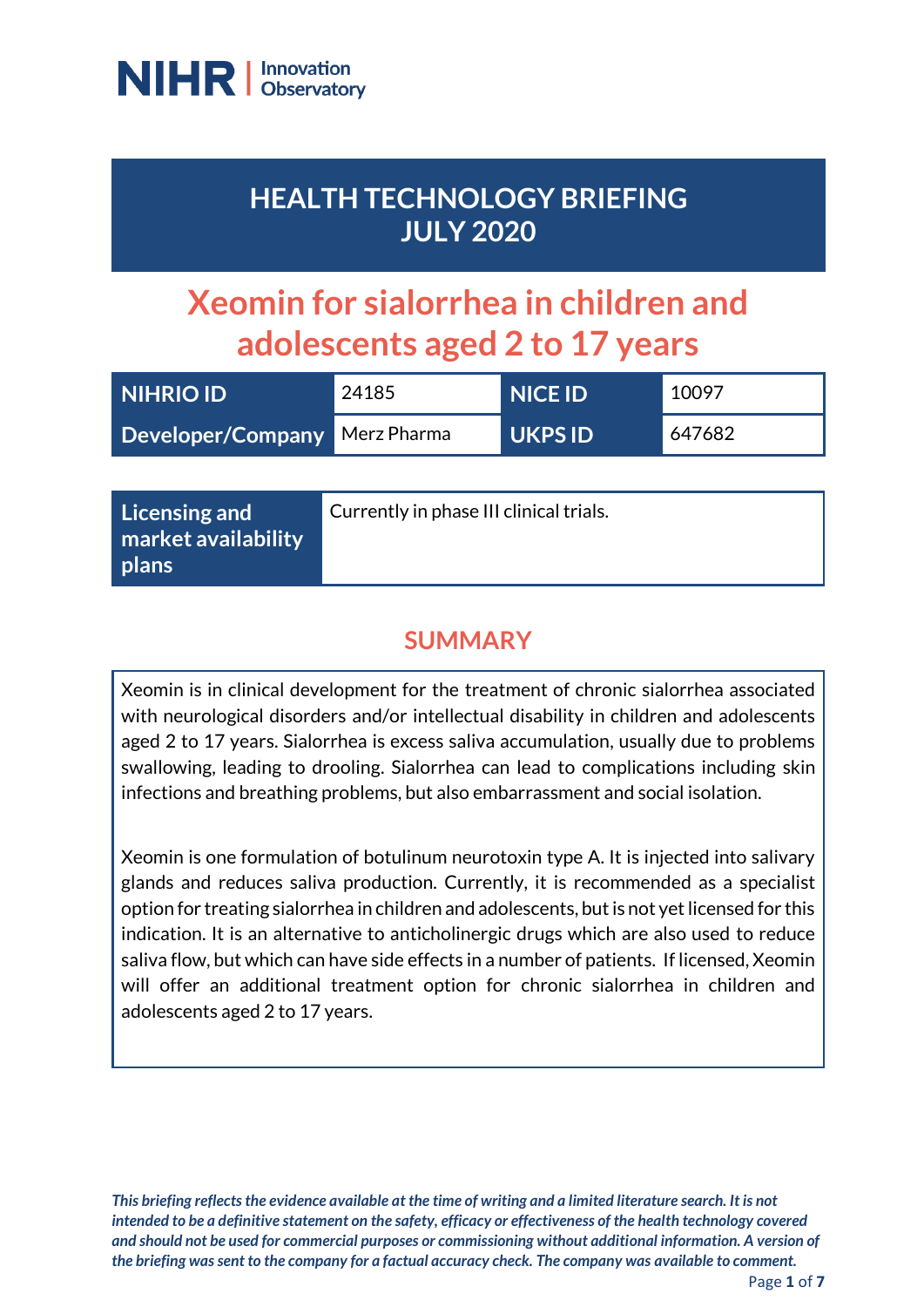#### **PROPOSED INDICATION**

Treatment of children and adolescents aged 2 to 17 years with chronic sialorrhea associated with neurological disorders and/or intellectual disability.<sup>1, a</sup>

## **TECHNOLOGY**

#### **DESCRIPTION**

Xeomin is a clostridium botulinum neurotoxin type A, free from complexing proteins (IncobotulinumtoxinA, NT 201); it blocks cholinergic transmission at the neuromuscular junction by inhibiting the release of acetylcholine. The nerve terminals of the neuromuscular junction no longer respond to nerve impulses, and secretion of the neurotransmitter at the motor endplates is prevented (chemical denervation). Recovery of impulse transmission is reestablished by the formation of new nerve terminals and reconnection with the motor endplates.<sup>2</sup>

Xeomin is one of three botulinum toxin A products licensed in the UK – the other two being onabotulinumtoxinA (Botox) and abobotulinumtoxinA (Dysport). They are not all licensed for the same indications. Due to differences in manufacturing processes, formulations, and the assay methods used to determine units of biological activity, these products are not interchangeable. $3$ 

Xeomin is in clinical development for the treatment of chronic sialorrhea associated with neurological disorders and/or intellectual disability in children and adolescents. In the phase III clinical trial (SIPEXI, NCT02270736), patients received on average 2 units Xeomin per kilogram body weight per treatment cycle (subjects with a body weight ≥ 30kg to receive a fixed total dose of 75 units per cycle).<sup>1</sup>

#### **INNOVATION AND/OR ADVANTAGES**

Currently, the main medications used to treat sialorrhea are anticholinergic drugs.<sup>4</sup> Anticholinergic drugs are not always effective and can have a number of significant side effects that can prompt cessation of treatment.<sup>5</sup> Furthermore, due to lack of long-term safety data, glycopyrronium bromide is only recommended for short term use and total treatment duration should be kept as short as possible. 6

If anticholinergic drugs provide insufficient benefit or are not tolerated to reduce the severity and frequency of drooling in children and young people with cerebral palsy, NICE currently recommend considering off-label use of botulinum toxin A injections to the salivary glands. Xeomin is the only preparation of botulinum toxin A to have a marketing authorisation and recommendation by NICE for treating chronic sialorrhea caused by neurological conditions in adults, and no botulinum toxin A products are currently licensed for sialorrhea in patients aged under 18.7,8

#### **DEVELOPMENT STATUS AND/OR REGULATORY DESIGNATIONS**

Xeomin is currently indicated in adults for the symptomatic treatment of: $^2$ 

- blepharospasm and hemifacial spasm
- cervical dystonia of a predominantly rotational form (spasmodic torticollis)
- spasticity of the upper limb

**.** 

a Information provided by Merz Pharma on UK PharmaScan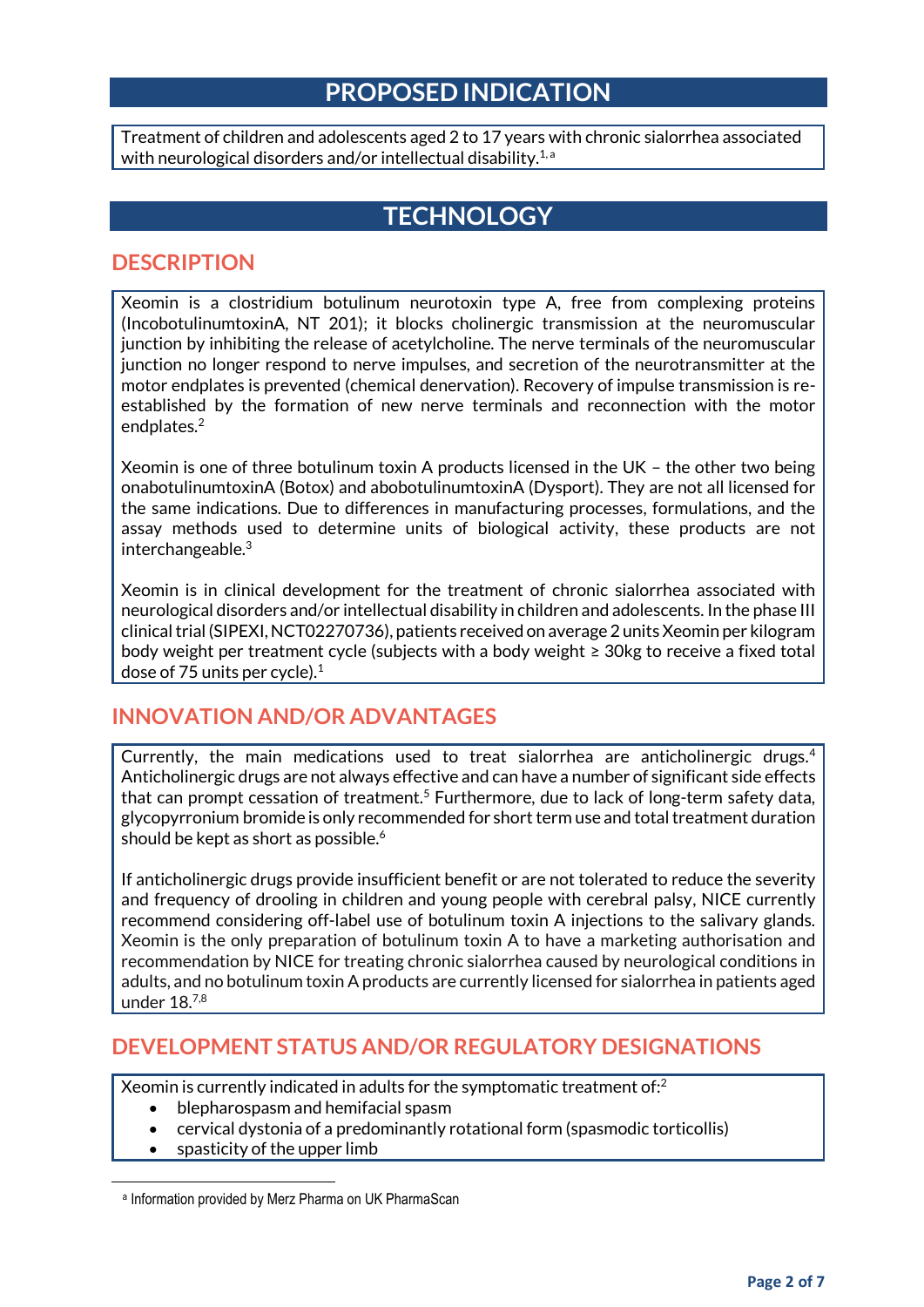chronic sialorrhea due to neurological disorders

Very common adverse effects associated with Xeomin include: eyelid ptosis (when used to treat blepharospasm and hemifacial spasm) and dysphagia (when used to treat spasmodic torticollis).

It is currently in phase III development for several indications including spasticity of the lower limb in adults, and limb spasticity in children and adolescents. $^{9\text{-}11}$ 

## **PATIENT GROUP**

#### **DISEASE BACKGROUND**

Sialorrhea is the inability to control saliva accumulation, leading to drooling or dribbling. It can be either anterior - saliva loss onto chin and chest, and/or posterior - pooling at the larynx, with potential aspiration risk. 4

Drooling is normal in infants, but usually stops as control of the tongue improves and bulbar musculature develops. Excessive drooling is considered abnormal in children over the age of 4 years.<sup>12</sup> However, in patients with neurological disabilities, drooling is common. For children and adolescents with cerebral palsy, sialorrhea is usually caused by disturbed coordination of tongue mobility, lip closure and swallowing, rather than increased saliva production. $^{13,14}$ 

Chronic sialorrhea can lead to a variety of issues including skin irritation and infection, dehydration, choking, aspiration, pneumonia, and feeding and/or speech problems. Furthermore, it can cause significant embarrassment, and, potentially, social isolation.<sup>4,15</sup>

#### **CLINICAL NEED AND BURDEN OF DISEASE**

Sialorrhea is more common in children with developmental or neurological co-morbidities. <sup>4</sup> Of these, cerebral palsy has been found, in some studies, to be the most common cause of sialorrhea. 16

There have been varying estimates of sialorrhea prevalence in people with cerebral palsy. A 2010 UK study estimated drooling prevalence in children with cerebral palsy to be 22%.<sup>17</sup> A 2003 UK study found that 58% of the children with cerebral palsy assessed had a drooling condition, including 33% where the drooling was severe. <sup>18</sup> A 2019 meta-analysis (using worldwide studies) estimated that prevalence of drooling in persons with cerebral palsy (across the lifespan) is 44%.<sup>19</sup>

Prevalence of cerebral palsy in children and young people (aged under 25 years) in England and Wales has most recently been estimated in 2019 (using 2004-2014 data) as 2.5–3.4 per 1,000 in England and 2.4–3.2 per 1,000 in Wales. $^{20}$  It has been estimated, in 2017, that there are currently around 22,100 people aged 3-15 years with cerebral palsy in England and Wales.<sup>21</sup>

22% of 22,100 equates to 4,900 children and adolescents in England and Wales with cerebral palsy who may have issues with sialorrhea. If the figure of 44% is used, that equates to 9,800.

Prevalence data regarding sialorrhea associated with other neurological disorders and intellectual disability for children and adolescents aged  $2$  - 17 years is not available.<sup>22</sup>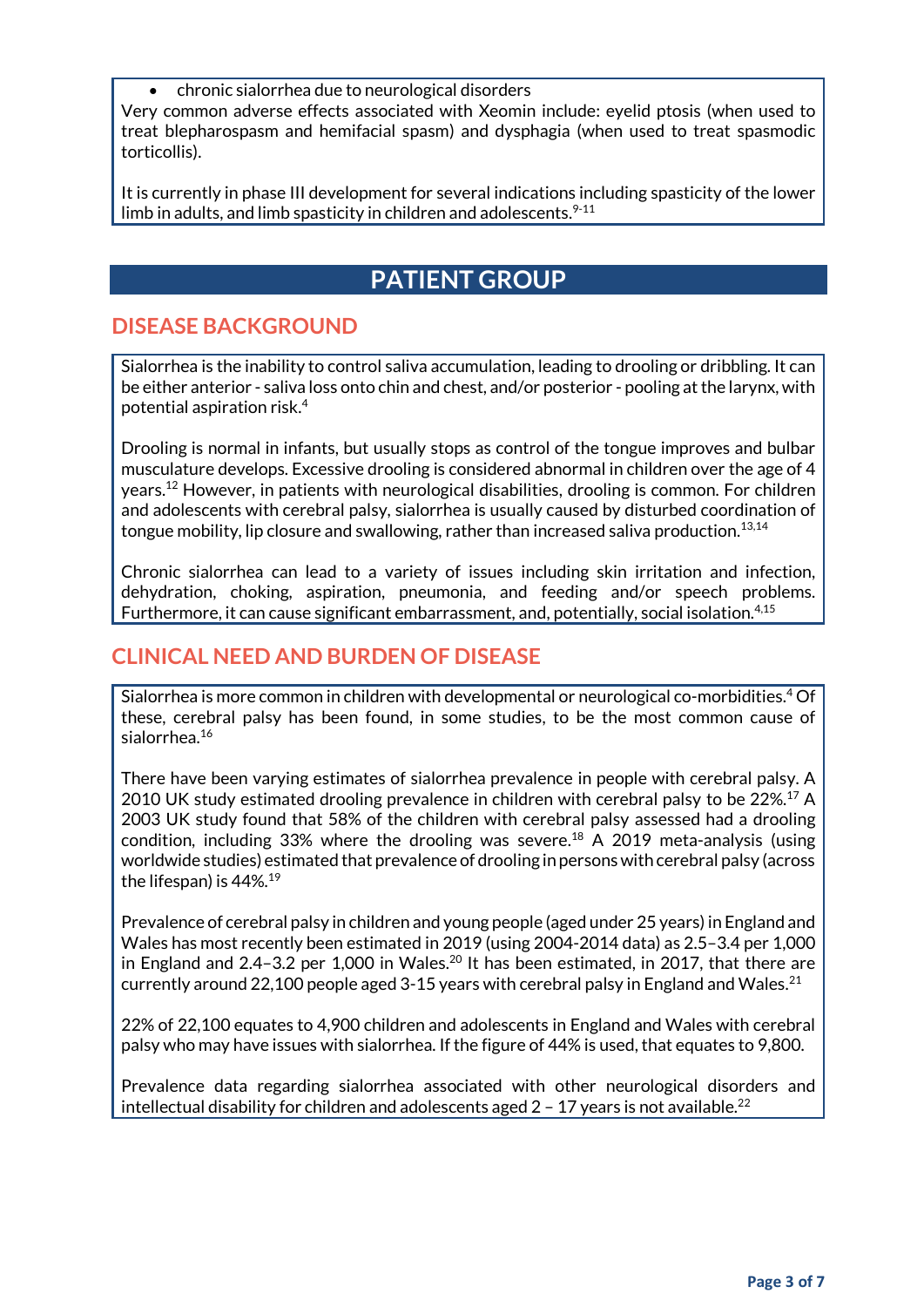## **PATIENT TREATMENT PATHWAY**

#### **TREATMENT PATHWAY**

After detailed assessment, management of sialorrhea in children and adolescents is tailored to each individual, aiming to improve quality of life. There are broadly five types of management strategy<sup>4</sup>:

- Conservative strategies, which focus on oral health, diet, reducing exacerbating factors, and saliva-removal techniques (such as dabbing with wristbands).
- Oral-motor strategies include tongue and mouth exercises, and behavioural interventions, but are only suitable for some patients.
- Pharmacological management is usually anticholinergic.
- Management using botulinum toxin A injection into salivary gland (off-label).
- Finally, surgical management is an option if other strategies have had an insufficient response, or for patients who would need life-long therapy.

#### **CURRENT TREATMENT OPTIONS**

Currently, the main medications used to treat sialorrhea are anticholinergic drugs.<sup>4</sup> For children and young people with cerebral palsy, NICE recommend considering: enteral glycopyrronium bromide, transdermal hyoscine hydrobromide patches, or enteral trihexyphenidyl-benzhexol hydrochloride (particularly if sialorrhea is associated with a dystonic pattern of movement disorder). Only glycopyrronium bromide is currently licensed for sialorrhea (for patients aged 3 years and older); other drugs are used off-label.<sup>6,7</sup>

If anticholinergic drugs provide insufficient benefit or are not tolerated, NICE currently recommend considering specialist assessment and off-label use of botulinum toxin A injections to the salivary glands with ultrasound guidance.<sup>7</sup>

#### **PLACE OF TECHNOLOGY**

If licensed, Xeomin will be more accessible as another treatment option for the management of chronic sialorrhea in children and adolescents aged 2 to 17 years.

## **CLINICAL TRIAL SUMMARY INFORMATION**

| <b>Trial</b>        | SIPEXI,<br>NCT02270736, EudraCT 2013-004532-30;<br>Prospective, Randomized, Double-blind, Placebo-controlled,<br>Parallel-group, Multicenter Study With an Open-label<br>Extension Period to Investigate the Efficacy and Safety of NT<br>201 in the Treatment of Children and Adolescents (2-17<br>Years) With Chronic Troublesome Sialorrhea Associated<br>With Neurological Disorders, and/or Intellectual Disability<br><b>Phase III - Completed</b><br>Location(s): EU (not incl UK), Georgia, Russian Federation,<br>Serbia, Ukraine |
|---------------------|--------------------------------------------------------------------------------------------------------------------------------------------------------------------------------------------------------------------------------------------------------------------------------------------------------------------------------------------------------------------------------------------------------------------------------------------------------------------------------------------------------------------------------------------|
| <b>Trial design</b> | Randomised, parallel assignment, placebo-controlled,<br>double-blind                                                                                                                                                                                                                                                                                                                                                                                                                                                                       |
| Population          | N=256; subjects with chronic troublesome sialorrhea<br>associated with neurological disorders and/or intellectual<br>disability; aged 2 to 17 years old.                                                                                                                                                                                                                                                                                                                                                                                   |
| Intervention(s)     | Xeomin intraglandular injection                                                                                                                                                                                                                                                                                                                                                                                                                                                                                                            |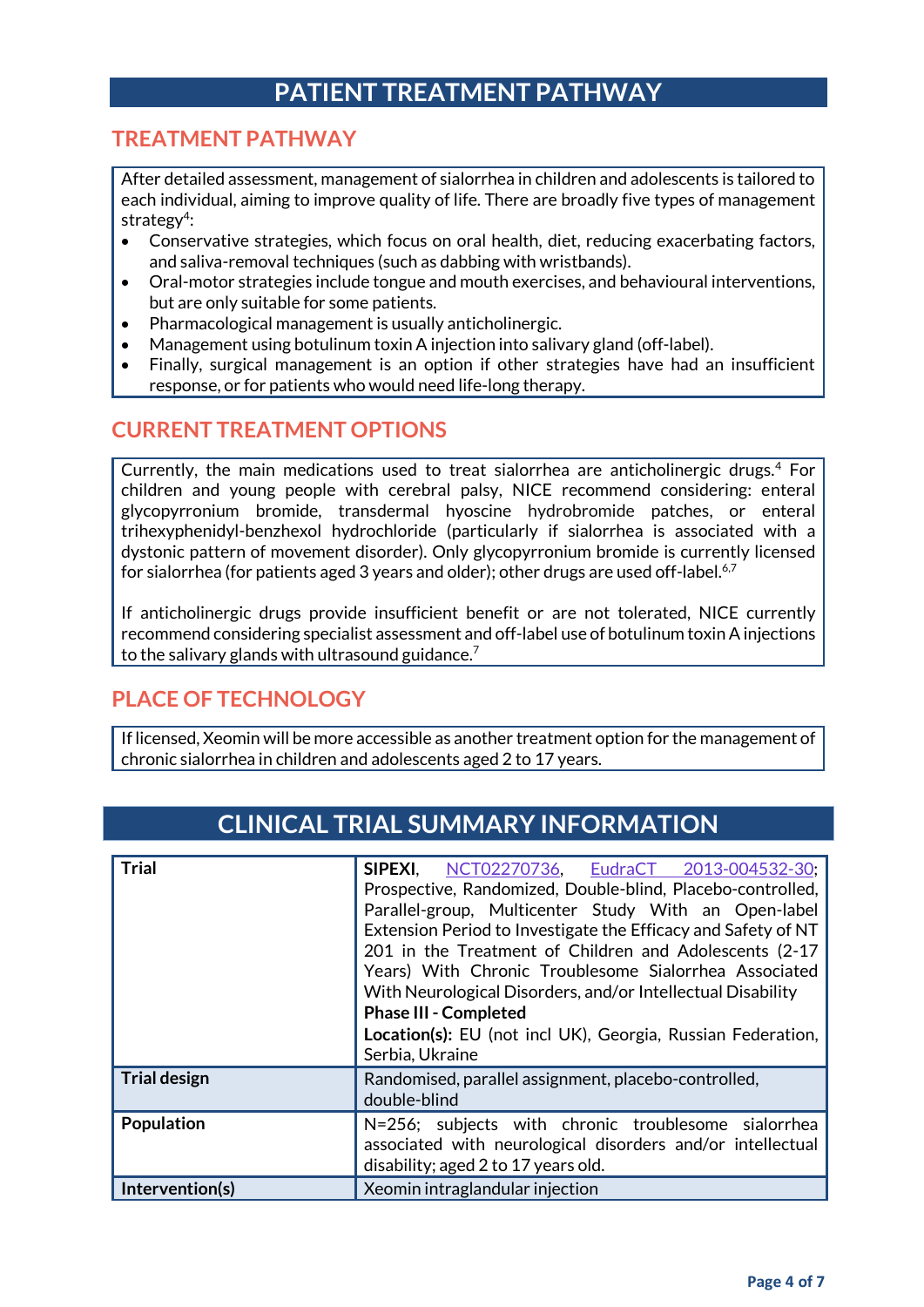| Comparator(s)           | Matched placebo                                                                                                                                                                                                                                                                                                                                                                                                                                                                                                                               |
|-------------------------|-----------------------------------------------------------------------------------------------------------------------------------------------------------------------------------------------------------------------------------------------------------------------------------------------------------------------------------------------------------------------------------------------------------------------------------------------------------------------------------------------------------------------------------------------|
| Outcome(s)              | Primary outcomes:<br>Change in unstimulated salivary flow rate [uSFR] from<br>baseline to week 4 [Time frame: Baseline to week 4]<br>Global Impression of Change Scale [GICS] at week 4<br>$\bullet$<br>representing the functional improvement in drooling<br>since baseline as assessed by the carer/parent(s) [Time<br>frame: week 4<br>Occurrence of treatment emergent adverse effects<br>$\bullet$<br>[TEAEs] overall and by injection cycle. [Time frame:<br>Baseline up to week 64<br>See trial record for full list of all outcomes. |
| Results (efficacy)      | See trial record on registry                                                                                                                                                                                                                                                                                                                                                                                                                                                                                                                  |
| <b>Results (safety)</b> | See trial record on registry                                                                                                                                                                                                                                                                                                                                                                                                                                                                                                                  |

## **ESTIMATED COST**

The exact cost of Xeomin for this intervention is not yet known, but Xeomin 50 unit powder for solution for injection vials have an NHS indicative cost of £72, and Xeomin 100 unit powder for solution for injection vials have an NHS indicative cost of £129.23

There is a simple discount patient access scheme for Xeomin in place for treating sialorrhea in adults $8$ 

## **RELEVANT GUIDANCE**

#### **NICE GUIDANCE**

- NICE guideline. Cerebral palsy in under 25s: assessment and management (NG62). January 2017.
- NICE evidence summary: Severe sialorrhoea (drooling) in children and young people with chronic neurological disorders: oral glycopyrronium bromide (ES5). February 2017.

#### **NHS ENGLAND (POLICY/COMMISSIONING) GUIDANCE**

NHS England. 2013/14 NHS Standard Contract for Paediatric Neurosciences Neurodisability. E09/S/c.

#### **OTHER GUIDANCE**

 American Academy for Cerebral Palsy and Developmental Medicine (AACPDM). Care Pathways: Sialorrhea in Cerebral Palsy. 2018.<sup>24</sup>

## **ADDITIONAL INFORMATION**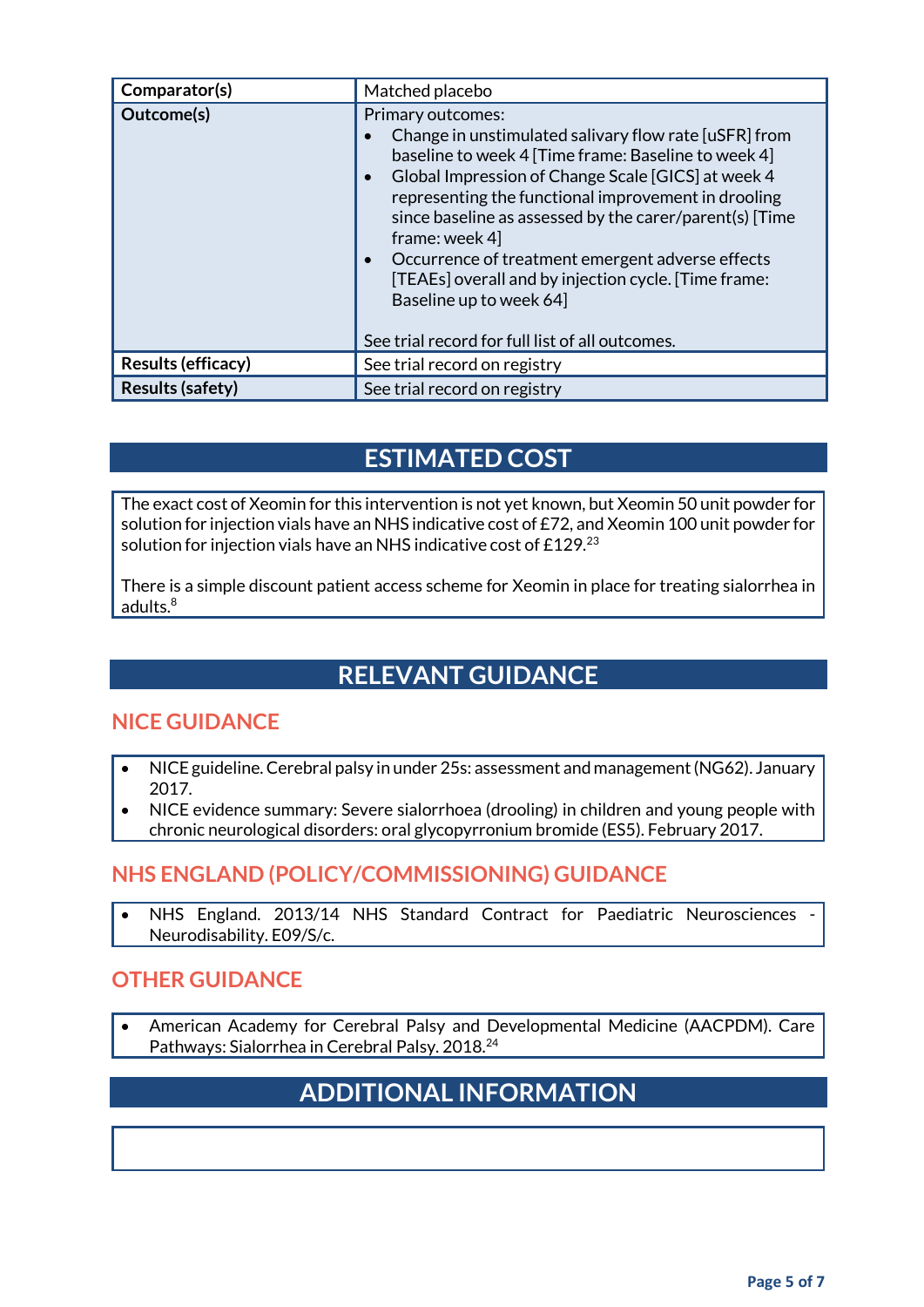### **REFERENCES**

- 1 ClinicalTrials.gov. *Clinical Study to Investigate the Efficacy and Safety of NT 201 Compared to Placebo in the Treatment of Chronic Troublesome Drooling Associated With Neurological Disorders and/or Intellectual Disability*. *Trial ID: NCT02270736*. 2015. Status: Completed. Available from: [https://ClinicalTrials.gov/show/NCT02270736](https://clinicaltrials.gov/show/NCT02270736) [Accessed 6 July 2020].
- 2 electronic Medicines Compendium (eMC). *Xeomin 100 units powder for solution for injection.* 2020. Available from[: https://www.medicines.org.uk/emc/product/6202/](https://www.medicines.org.uk/emc/product/6202/) [Accessed 7 July 2020].
- 3 Brin MF, James C, Maltman J. Botulinum toxin type A products are not interchangeable: A review of the evidence. *Biologics: Targets and Therapy*. 2014;8:227-41. Available from: [https://doi.org/10.2147/BTT.S65603.](https://doi.org/10.2147/BTT.S65603)
- 4 Collins A, Burton A, Fairhurst C. Management of drooling in children with cerebral palsy. *Paediatrics and Child Health*. 2020:in press, epub 31 May 2020. Available from: [https://doi.org/10.1016/j.paed.2020.05.002.](https://doi.org/10.1016/j.paed.2020.05.002)
- 5 Reid SM, Westbury C, Guzys AT, Reddihough DS. Anticholinergic medications for reducing drooling in children with developmental disability. *Developmental Medicine and Child Neurology*. 2020;62(3):346-53. Available from[: https://doi.org/10.1111/dmcn.14350.](https://doi.org/10.1111/dmcn.14350)
- 6 electronic Medicines Compendium (eMC). *Sialanar 320 micrograms /ml Oral Solution.* 2019. Available from[: https://www.medicines.org.uk/emc/product/2301/smpc](https://www.medicines.org.uk/emc/product/2301/smpc) [Accessed 16 June 2020].
- 7 National Institute for Health and Care Excellence (NICE). *Cerebral palsy in under 25s: assessment and management* (*NG62)*. Available from[: https://www.nice.org.uk/guidance/ng62](https://www.nice.org.uk/guidance/ng62) [Accessed 6 July 2020].
- 8 National Institute for Health and Care Excellence (NICE). *Xeomin (botulinum neurotoxin type A) for treating chronic sialorrhoea* (*TA605)*. Available from:<https://www.nice.org.uk/guidance/ta605> [Accessed 6 July 2020].
- 9 ClinicalTrials.gov. *Study to Compare the Efficacy and Safety of NT 201 (Botulinum Toxin) With Placebo for the Treatment of Lower Limb Spasticity Caused by Stroke or Traumatic Brain Injury*. *Trial ID: NCT03992404*. 2019. Status: Active, not recruiting. Available from: [https://ClinicalTrials.gov/show/NCT03992404](https://clinicaltrials.gov/show/NCT03992404) [Accessed 16 June 2020].
- 10 ClinicalTrials.gov. *Efficacy and Safety Study of Botulinum Toxin Type A Against Placebo to Treat Spasticity in the Leg After a Stroke*. *Trial ID: NCT01464307*. 2011. Status: Completed. Available from[: https://ClinicalTrials.gov/show/NCT01464307](https://clinicaltrials.gov/show/NCT01464307) [Accessed 17 June 2020].
- 11 ClinicalTrials.gov. *Long-term Open-label Study of Botulinumtoxin Type A to Treat Spasticity of Leg(s) or Leg(s) and Arm in Cerebral Palsy*. *Trial ID: NCT01905683*. 2013. Status: Completed. Available from: [https://ClinicalTrials.gov/show/NCT01905683](https://clinicaltrials.gov/show/NCT01905683) [Accessed 17 June 2020].
- 12 Fairhurst CBR, Cockerill H. Management of drooling in children. *Archives of Disease in Childhood: Education and Practice Edition*. 2011;96(1):25-30. Available from: [https://doi.org/10.1136/adc.2007.129478.](https://doi.org/10.1136/adc.2007.129478)
- 13 Erasmus CE, Van Hulst K, Rotteveel LJC, Jongerius PH, Van Den Hoogen FJA, Roeleveld NEL, et al. Drooling in cerebral palsy: hypersalivation or dysfunctional oral motor control? *Developmental Medicine and Child Neurology*. 2009;51(6):454-9. Available from[: https://doi.org/10.1111/j.1469-](https://doi.org/10.1111/j.1469-8749.2008.03243.x) [8749.2008.03243.x.](https://doi.org/10.1111/j.1469-8749.2008.03243.x)
- 14 Tahmassebi JF, Curzon ME. The cause of drooling in children with cerebral palsy hypersalivation or swallowing defect? *International journal of paediatric dentistry / the British Paedodontic Society [and] the International Association of Dentistry for Children*. 2003;13(2):106-11. Available from[: https://doi.org/10.1046/j.1365-263x.2003.00439.x.](https://doi.org/10.1046/j.1365-263x.2003.00439.x)
- 15 Daniel SJ. Multidisciplinary management of sialorrhea in children. *The Laryngoscope*. 2012;122(S4):S67-8. Available from: [https://doi.org/10.1002/lary.23803.](https://doi.org/10.1002/lary.23803)
- 16 Lungren MP, Halula S, Coyne S, Sidell D, Racadio JM, Patel MN. Ultrasound-Guided Botulinum Toxin Type A Salivary Gland Injection in Children for Refractory Sialorrhea: 10-Year Experience at a Large Tertiary Children's Hospital. *Pediatric Neurology*. 2016;54:70-5. Available from: [https://doi.org/10.1016/j.pediatrneurol.2015.09.014.](https://doi.org/10.1016/j.pediatrneurol.2015.09.014)
- 17 Parkes J, Hill N, Platt MJ, Donnelly C. Oromotor dysfunction and communication impairments in children with cerebral palsy: a register study. *Developmental Medicine and Child Neurology*. 2010;52(12):1113-9. Available from[: https://doi.org/10.1111/j.1469-8749.2010.03765.x.](https://doi.org/10.1111/j.1469-8749.2010.03765.x)
- 18 Tahmassebi JF. Prevalence of drooling in children with cerebral palsy attending special schools. *Developmental Medicine and Child Neurology*. 2003;45(9):613-7. Available from: [https://doi.org/10.1111/j.1469-8749.2003.tb00965.x.](https://doi.org/10.1111/j.1469-8749.2003.tb00965.x)